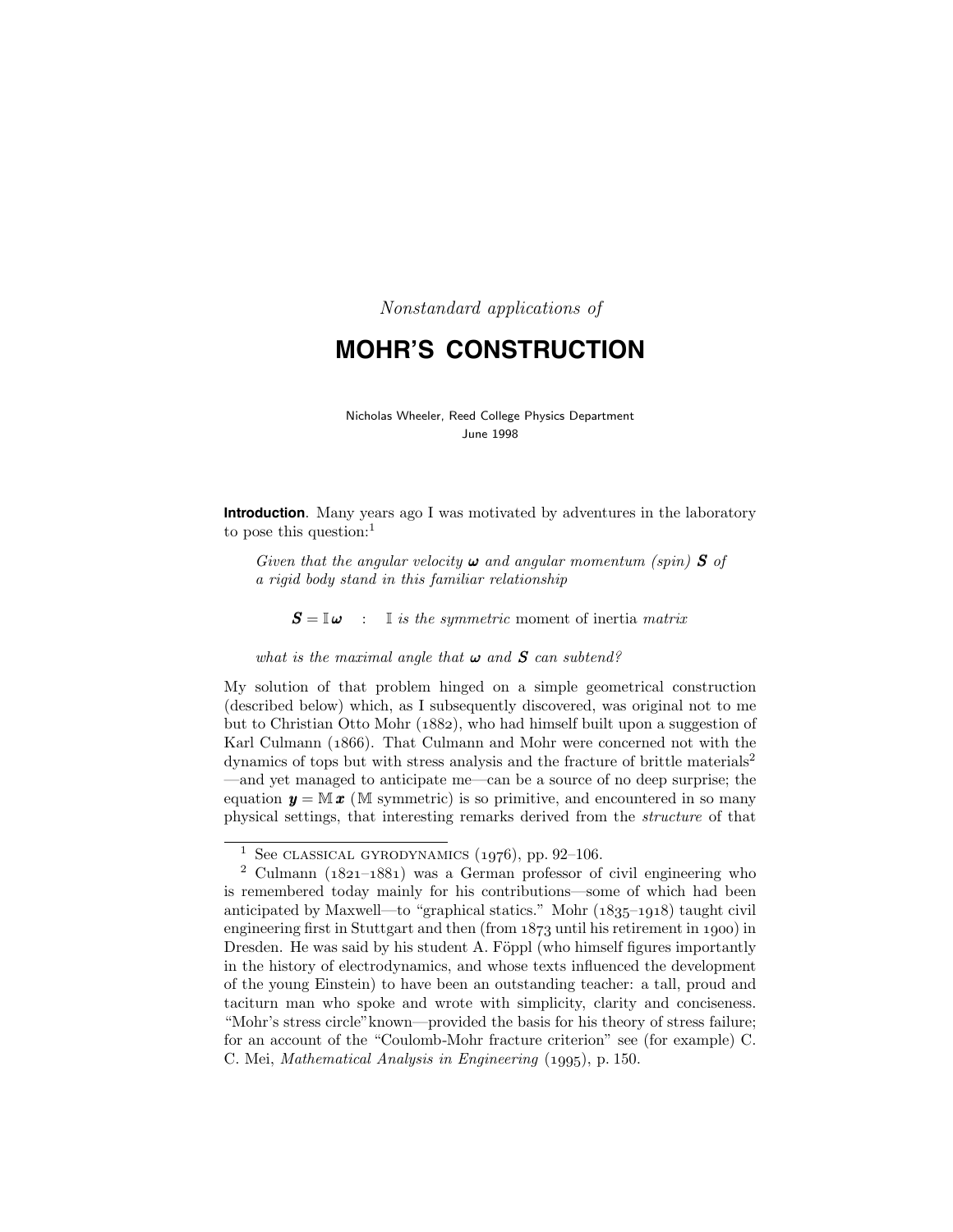equation are destined to be repeatedly rediscovered, and pressed into service in a great variety of applications.<sup>3</sup>

Two circumstances motivate my return to this topic:

The "density matrix" (which in recent literature is more properly called the "density operator")

$$
\pmb{\rho} = \sum\hspace{-1.5mm}\int |\psi_\nu) p_\nu(\psi_\nu| \quad : \quad \text{the $p_\nu$ are probabilities, and sum to unity}
$$

serves in orthodox quantum mechanics to describe a "mixture" of quantum states  $|\psi_{\nu}\rangle$ , which (since no orthogonality or linear independence requirement attaches to the concoction of such mixtures) may be either finite or discretely/ continuously infinite in number, but which I will assume collectively span a finite-dimensional subspace  $\mathcal{H}_n$  in the space  $\mathcal H$  of states. The density matrix is manifestly hermitian, so admits of unique spectral representation

$$
\boldsymbol{\rho} = \sum_{k=1}^{n} |k) \rho_k(k|
$$

But the latter expression can be considered to describe a mixture of finitely many *orthogonal* states. In some previous work<sup>4</sup> I was led thus to the realization that an element of ambiguity attaches to the "mixed state" concept; distinct mixtures can give rise to the same density matrix  $\rho$ , and have therefore to be considered physically equivalent. The question now arises: How does one most informatively describe (i.e., how does one understand) the conditions under which ostensibly distinct mixtures which are, in this sense, "equivalent"? When this question was posed to Tom Wieting he provided—almost instantly—an elegant response which is, however, special to the case  $n = 2$ . My efforts to generalize "Wieting's construction" have at several points acquired the scent of Mohr's construction, which I review now with these questions foremost in mind:

- Can Mohr's construction be used to construct a generalizable reformulation of Wieting's construction? If not,
- Can Mohr's construction be used to establish that (and why) Wieting's construction does not admit of generalization?

 $Oz$  Bonfim has directed my attention to a paper<sup>5</sup> which is of interest to him in connection with his own research, and which—when scanned with squinted eyes, and to my predisposed nose—has again the "scent of Mohr's construction." I have secondary interest in discovering whether that hunch can be supported.

<sup>3</sup> For an electrodynamical application, having nothing at all to do either with tops or with fracture, see my CLASSICAL ELECTRODYNAMNICS  $(1980)$ , p. 127.

<sup>&</sup>lt;sup>4</sup> "Status and some ramifications of Ehrenfest's theorem"  $(1998), §9.$ 

<sup>5</sup> S. Habib & R. D. Ryne, "Symplectic Calculation of Lyapunov Exponents," Phys. Rev. Letters 74, 70 (1995).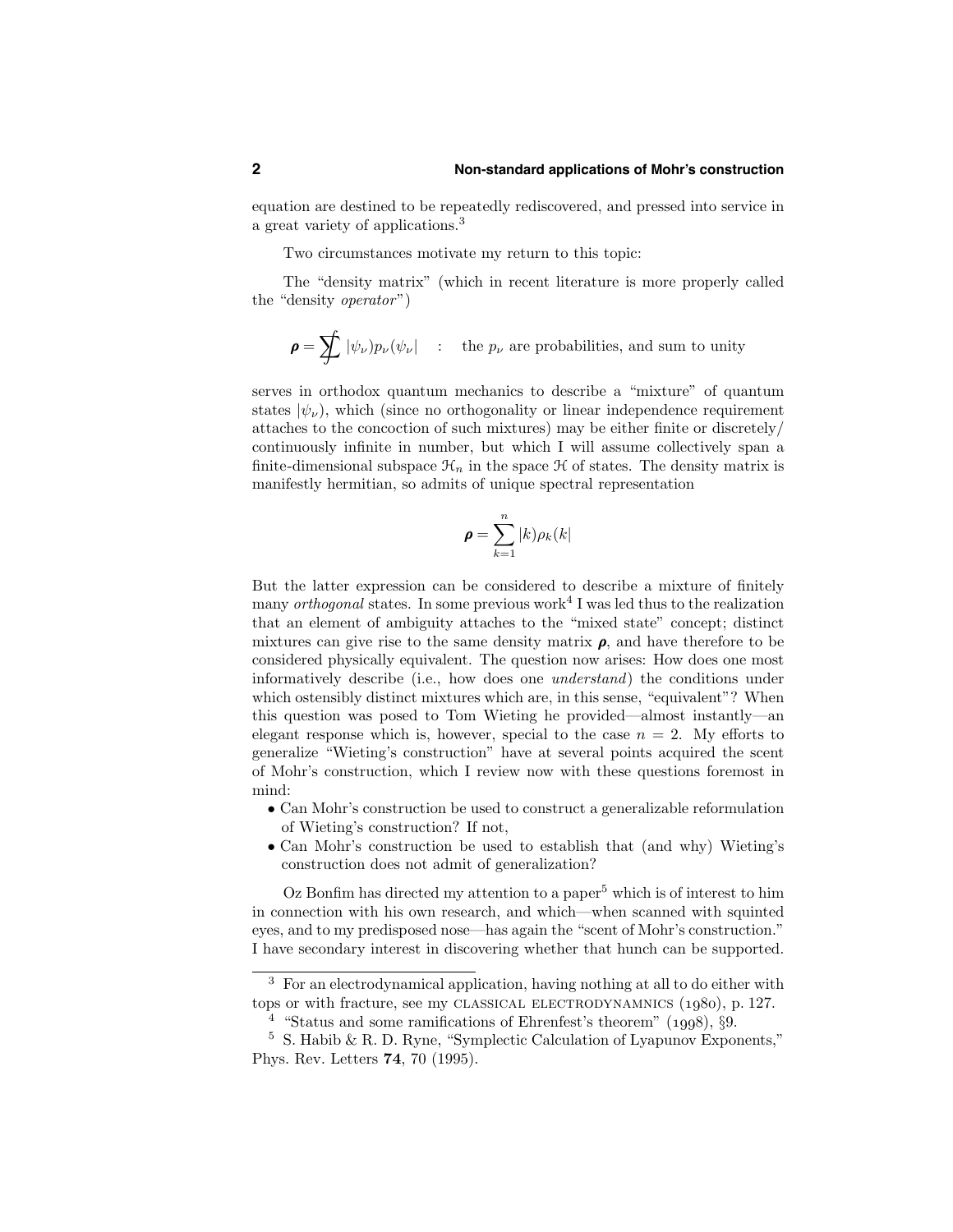#### **Mohr's construction in 2 dimensions 3**

Those two lines of motivation have one feature in common: each requires some enlargement of the setting within which Mohr's construction is usually contemplated. The organization of my remarks will reflect my desire to render that process—"enlargement of the setting"—as smooth and natural as possible.

**1. Point of departure: Mohr's construction in the 2-dimensional case**. One natural approach to the "top problem" posed earlier would be to  $(i)$  go to the principal axis frame of the body (with respect to which the moment of inertia matrix is diagonal), (ii) let  $\omega$  assume all possible orientations, and (iii) study the placement, relative to  $\omega$ , of

$$
\mathbf{S} = \begin{pmatrix} a & 0 & 0 \\ 0 & b & 0 \\ 0 & 0 & c \end{pmatrix} \boldsymbol{\omega} \quad \text{as } \boldsymbol{\omega} \text{ ranges over the } \omega \text{-sphere}
$$

Alternatively—and for present purposes more usefully—one might (i) assign  $\omega$ any convenient fixed value,  $(ii)$  let the body (which is to say: the principal axis frame) assume all possible orientations with respect to some fixed frame, and (*iii*) study the relative placement of

$$
\mathbf{S} = \mathbb{R}^{-1} \begin{pmatrix} a & 0 & 0 \\ 0 & b & 0 \\ 0 & 0 & c \end{pmatrix} \mathbb{R} \cdot \begin{pmatrix} \omega \\ 0 \\ 0 \end{pmatrix} \text{ as } \mathbb{R} \text{ ranges over } O(3) \tag{1}
$$

It becomes in this light natural to look, by way of preliminary orientation, to this dimensionally reduced analog of the preceding problem: study the relative placement of

$$
\mathbf{S} = \mathbb{R}^{-1} \begin{pmatrix} a & 0 \\ 0 & b \end{pmatrix} \mathbb{R} \cdot \begin{pmatrix} \omega \\ 0 \end{pmatrix} \quad \text{as } \mathbb{R} \text{ ranges over } O(2) \tag{2}
$$

and it is the latter problem that gives rise to Mohr's construction in its most familiar form.

It is interesting to note in passing that what I have called elsewhere<sup>6</sup> the "method of dimensional reduction" is inapplicable to the theory of tops. Only in the 3-dimensional case does rotational kinematics lead to a "angular velocity (psuedo) vector;" only in that case is the angular momentum concept captured by a construction of the design  $\mathbf{r} \times \mathbf{p}$ . The physicists of Flatland may have instructive things to say about the fracture of brittle materials (if such can even exist in two dimensions), but their theory of tops is a pallid affair: a "theory of wheels." One can, however, recover (2) from (1) by confining  $\boldsymbol{\omega}$  to the plane normal to the 3rd principal axis; i.e., by considering the 2-dimensional problem to be a constrained instance of the 3-dimensional problem.

 $6$  "Electrodynamics in 2-dimensional spacetime" (1997).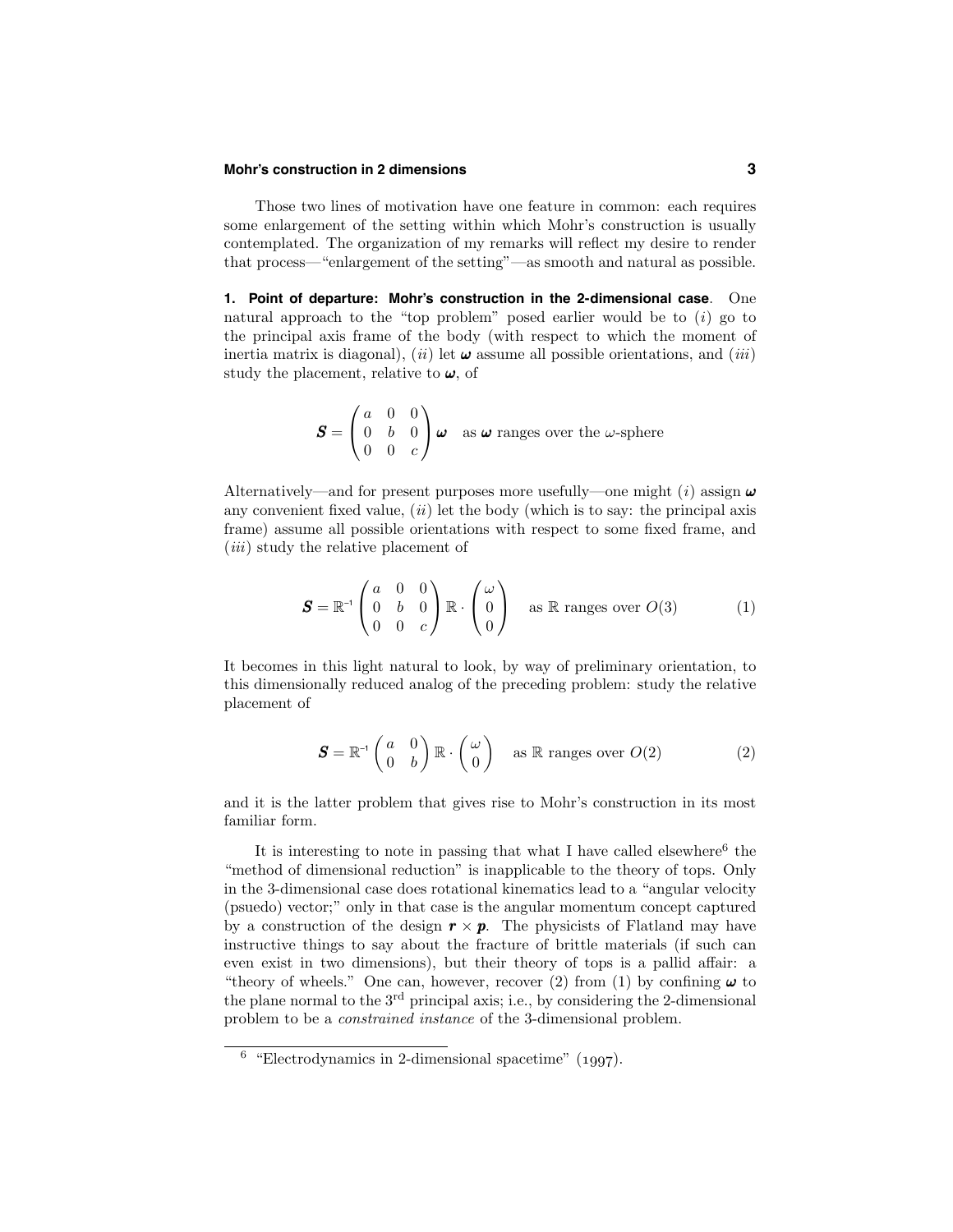#### **4 Non-standard applications of Mohr's construction**

We have

$$
\mathbb{R}^{-1}\begin{pmatrix} a & 0 \\ 0 & b \end{pmatrix} \mathbb{R} = \begin{pmatrix} \cos \theta & -\sin \theta \\ \sin \theta & \cos \theta \end{pmatrix}^{\mathrm{T}} \begin{pmatrix} a & 0 \\ 0 & b \end{pmatrix} \begin{pmatrix} \cos \theta & -\sin \theta \\ \sin \theta & \cos \theta \end{pmatrix}
$$

$$
= \begin{pmatrix} a\cos^2 \theta + b\sin^2 \theta & (b-a)\cos \theta \sin \theta \\ (b-a)\cos \theta \sin \theta & b\cos^2 \theta + a\sin^2 \theta \end{pmatrix}
$$

and, drawing upon the identities  $\cos^2 = \frac{1}{2}(1 + \cos 2\theta)$  and  $\sin^2 = \frac{1}{2}(1 - \cos 2\theta)$ , obtain

$$
= \begin{pmatrix} \frac{1}{2}(a+b) + \frac{1}{2}(a-b)\cos 2\theta & -\frac{1}{2}(a-b)\sin 2\theta \\ -\frac{1}{2}(a-b)\sin 2\theta & \frac{1}{2}(a+b) - \frac{1}{2}(a-b)\cos 2\theta \end{pmatrix}
$$
 (3)  

$$
\equiv M(\theta)
$$

which I will—for lack of any standard terminology, and since it lies at the algebraic heart of Mohr's construction—call the "Mohr matrix;" it is, in the present application, just the moment of intertia matrix, referred to an arbitrarily-oriented frame,<sup>7</sup> but in other applications (Mohr's own, for example) acquires other interpretations. I will return in a moment to discussion of some of the distinctive properties of Mohr matrices.

As  $\theta$  ranges on  $[0, 2\pi]$  the vector

$$
\mathbf{s}(\theta) \equiv \mathbb{M}(\theta) \hat{\boldsymbol{\omega}} \quad \text{with} \quad \hat{\boldsymbol{\omega}} \equiv \begin{pmatrix} 1 \\ 0 \end{pmatrix} = \begin{pmatrix} \frac{1}{2}(a+b) + \frac{1}{2}(a-b)\cos 2\theta \\ -\frac{1}{2}(a-b)\sin 2\theta \end{pmatrix}
$$
(4)

traces a closed curve on the s-plane; specifically, it traces—twice!—a circle, the so-called "Mohr circle," shown in Figure 1.

It is clear from the figure, and illustrative of its utility, that

 $\sigma \equiv$  maximal angular separation between  $\mathbf{s}(\theta)$  and  $\hat{\boldsymbol{\omega}}$ 

$$
= \arcsin\left\{\frac{\frac{1}{2}(a-b)}{\frac{1}{2}(a+b)}\right\} \tag{5}
$$

and that maximality is achieved when  $\cos(\pi - 2\theta_{\text{max}}) = -\cos 2\theta_{\text{max}} = \frac{a-b}{a+b}$ , which entails

$$
\sin^2 \theta_{\text{max}} = \frac{a}{a+b}
$$
 and  $\cos^2 \theta_{\text{max}} = \frac{b}{a+b}$ 

Every real symmetric  $2 \times 2$  matrix  $M = \begin{pmatrix} A & C \\ C & B \end{pmatrix}$  is latently a "Mohr matrix," and can be brought to "Mohr form" by inverted use of Mohr's construction, as described by Figure 2. The resulting compass-&-ruler construction of the spectrum and eigenvectors of M is in some respects reminiscent of a spectral estimation technique (more familiar to engineers than to physicists) which derives from "Geršgorin's theorem." For details, see an appendix to the classical gyrodynamics notes cited previously.

<sup>&</sup>lt;sup>7</sup> I cannot write  $\mathbb{I}(\theta)$  because I is a reserved symbol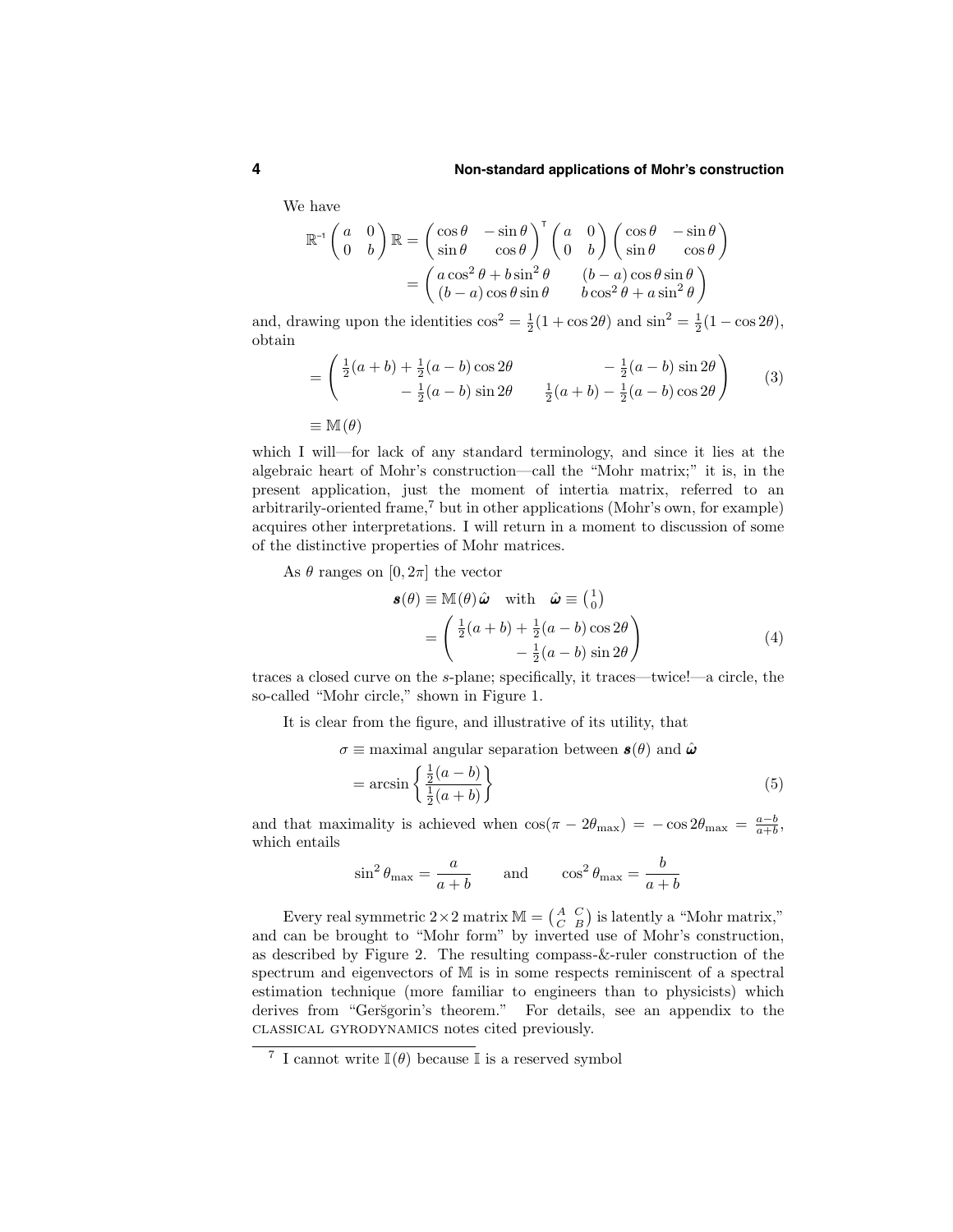

FIGURE 1: Graph of (4), drawn in the presumption that  $a > b > 0$ . The "Mohr circle" is traced by  $s(\theta)$  as  $\theta$  ranges on  $[0, 2\pi]$ ; it is, that is to say, traced (twice) by

 $\boldsymbol{s} \equiv \mathbb{R}^{-1} \begin{pmatrix} a & 0 \\ 0 & b \end{pmatrix} \mathbb{R} \cdot \begin{pmatrix} 1 \\ 0 \end{pmatrix}$  as  $\mathbb{R}$  ranges over  $O(2)$ 

The circle is centered at  $(\frac{a+b}{2},0)$ , has radius  $\frac{a-b}{2}$ , and intercepts the horizontal axis at points  $s_1 = a$  and  $s_1 = b$  which mark the obvious eigenvalues of the "Mohr matrix"  $\mathbb{M} \equiv \mathbb{R}^{-1} \begin{pmatrix} a & 0 \\ 0 & b \end{pmatrix} \mathbb{R}$ .



FIGURE 2: Compass-&-ruler construction of the spectral properties of  $M = \begin{pmatrix} A & C \\ C & B \end{pmatrix}$ . One uses Mohr's construction "backwards" to read off the eigenvalues a and b and the angular parameter  $\theta$  that fixes the locations of the associated eigenvectors:

$$
\mathbb{M}\boldsymbol{e}_1 = a\boldsymbol{e}_1 \quad with \quad \boldsymbol{e}_1 = \mathbb{R}^{-1}\begin{pmatrix} 1 \\ 0 \end{pmatrix} = \begin{pmatrix} +\cos\theta \\ -\sin\theta \end{pmatrix}
$$

$$
\mathbb{M}\boldsymbol{e}_2 = b\boldsymbol{e}_2 \quad with \quad \boldsymbol{e}_2 = \mathbb{R}^{-1}\begin{pmatrix} 0 \\ 1 \end{pmatrix} = \begin{pmatrix} +\sin\theta \\ +\cos\theta \end{pmatrix}
$$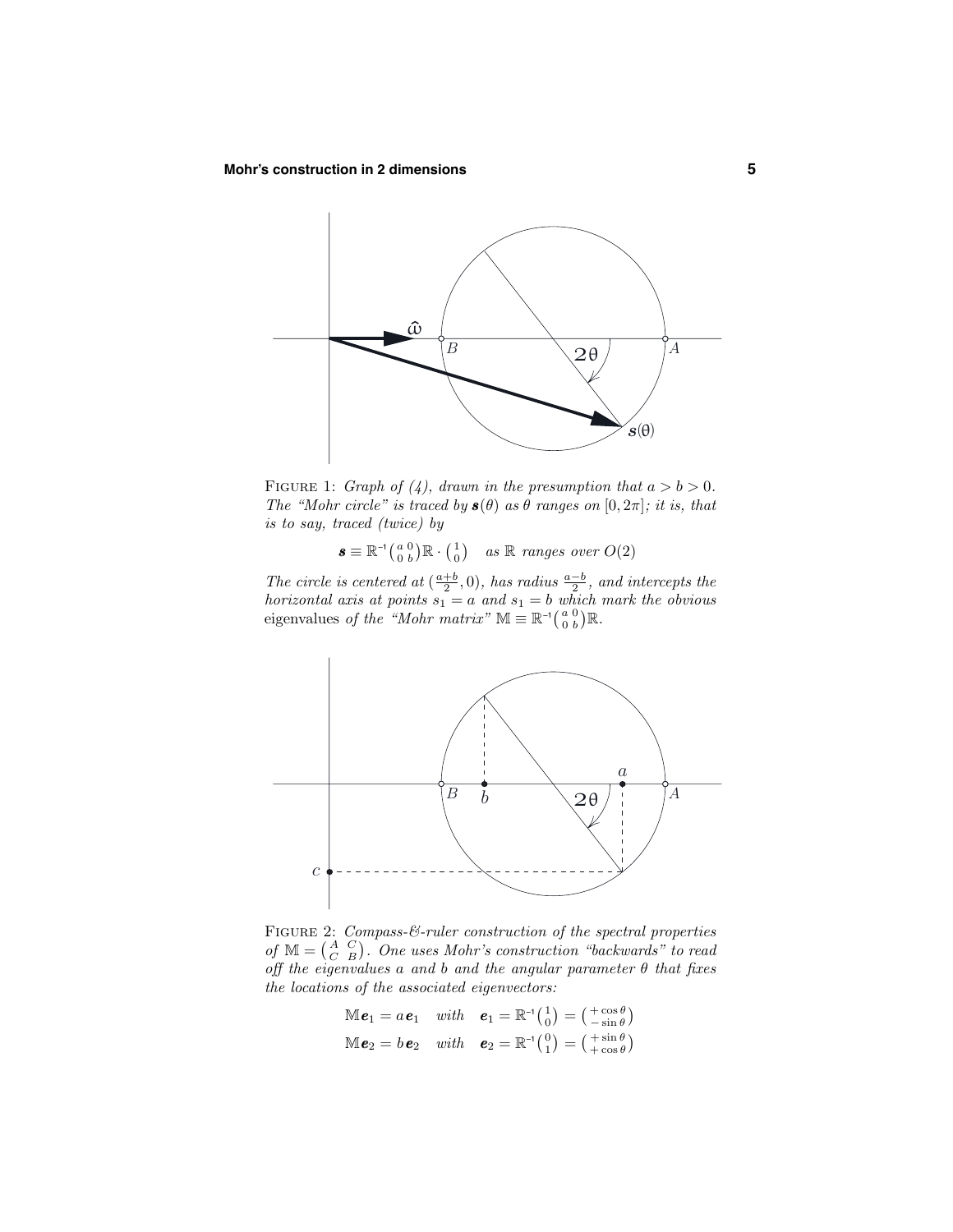#### **6 Non-standard applications of Mohr's construction**

We note in passing that "rotating a vector  $\boldsymbol{\omega}$  with respect to a fixed blob" is the same as "counterrotating the blob with respect to a fixed vector," and that this simple fact accounts for the sense of the angular advancement in Mohr's construction, as I have presented it.

Working from (3) we have

$$
\mathbb{M}(\theta) = a \mathbb{P}_1 + b \mathbb{P}_2 \tag{6}
$$

where

$$
\mathbb{P}_1 \equiv \frac{1}{2} \begin{pmatrix} 1 + \cos 2\theta & -\sin 2\theta \\ -\sin 2\theta & 1 - \cos 2\theta \end{pmatrix}
$$
 (7.1)

$$
\mathbb{P}_2 \equiv \frac{1}{2} \begin{pmatrix} 1 - \cos 2\theta & +\sin 2\theta \\ +\sin 2\theta & 1 + \cos 2\theta \end{pmatrix} \tag{7.2}
$$

are seen to comprise a complete system of orthogonal projection operators:

$$
\mathbb{P}_1 + \mathbb{P}_2 = \mathbb{I}, \quad \mathbb{P}_1 \cdot \mathbb{P}_2 = \mathbb{O}, \quad \text{and} \quad \begin{cases} \mathbb{P}_1^2 = \mathbb{P}_1 \\ \mathbb{P}_2^2 = \mathbb{P}_2 \end{cases} \tag{8}
$$

The right side of (6) achieves the "spectral resolution" of  $\mathbb{M}(\theta)$ , but conceals no deep mystery: the spectral resolution of  $\begin{pmatrix} a & 0 \\ 0 & b \end{pmatrix}$  is trivial

$$
\begin{pmatrix} a & 0 \\ 0 & b \end{pmatrix} = a \begin{pmatrix} 1 & 0 \\ 0 & 0 \end{pmatrix} + b \begin{pmatrix} 0 & 0 \\ 0 & 1 \end{pmatrix}
$$

and one has only to multiply that equation by  $\mathbb{R}^{-1}$  on the left and  $\mathbb R$  on the right to recover precisely (6). From

$$
\operatorname{tr} \mathbb{P}_1 = \operatorname{tr} \mathbb{P}_2 = 1
$$

we learn that  $\mathbb{P}_1$  and  $\mathbb{P}_2$  project onto one-dimensional spaces; in fact

$$
\mathbb{P}_1 \text{ projects onto the } \mathbf{e}_1\text{-ray} \\
\mathbb{P}_2 \text{ projects onto the } \mathbf{e}_2\text{-ray} \quad \left.\right\}
$$
\n(9)

and both can be recovered as instances of the general proposition that if  $e \equiv \binom{p}{q}$ is a unit vector then the projector onto the **e**-ray can be described  $\begin{pmatrix} pp & pq \\ qp & qq \end{pmatrix}$ . All such projectors are, by the way, manifestly symmetric. We observe finally that  $\mathbb{P}_1$  can be written

$$
\mathbb{P}_1 = \frac{1}{2} \{ \mathbb{I} + p^1 \mathbb{S}_1 + p^2 \mathbb{S}_2 \}
$$
 (10)

with

$$
\mathbf{p} \equiv \begin{pmatrix} p^1 \\ p^2 \end{pmatrix} \equiv \begin{pmatrix} +\cos 2\theta \\ -\sin 2\theta \end{pmatrix}, \quad \mathbb{S}_1 \equiv \begin{pmatrix} 1 & 0 \\ 0 & -1 \end{pmatrix} \quad \text{and} \quad \mathbb{S}_2 \equiv \begin{pmatrix} 0 & 1 \\ 1 & 0 \end{pmatrix} \quad (11)
$$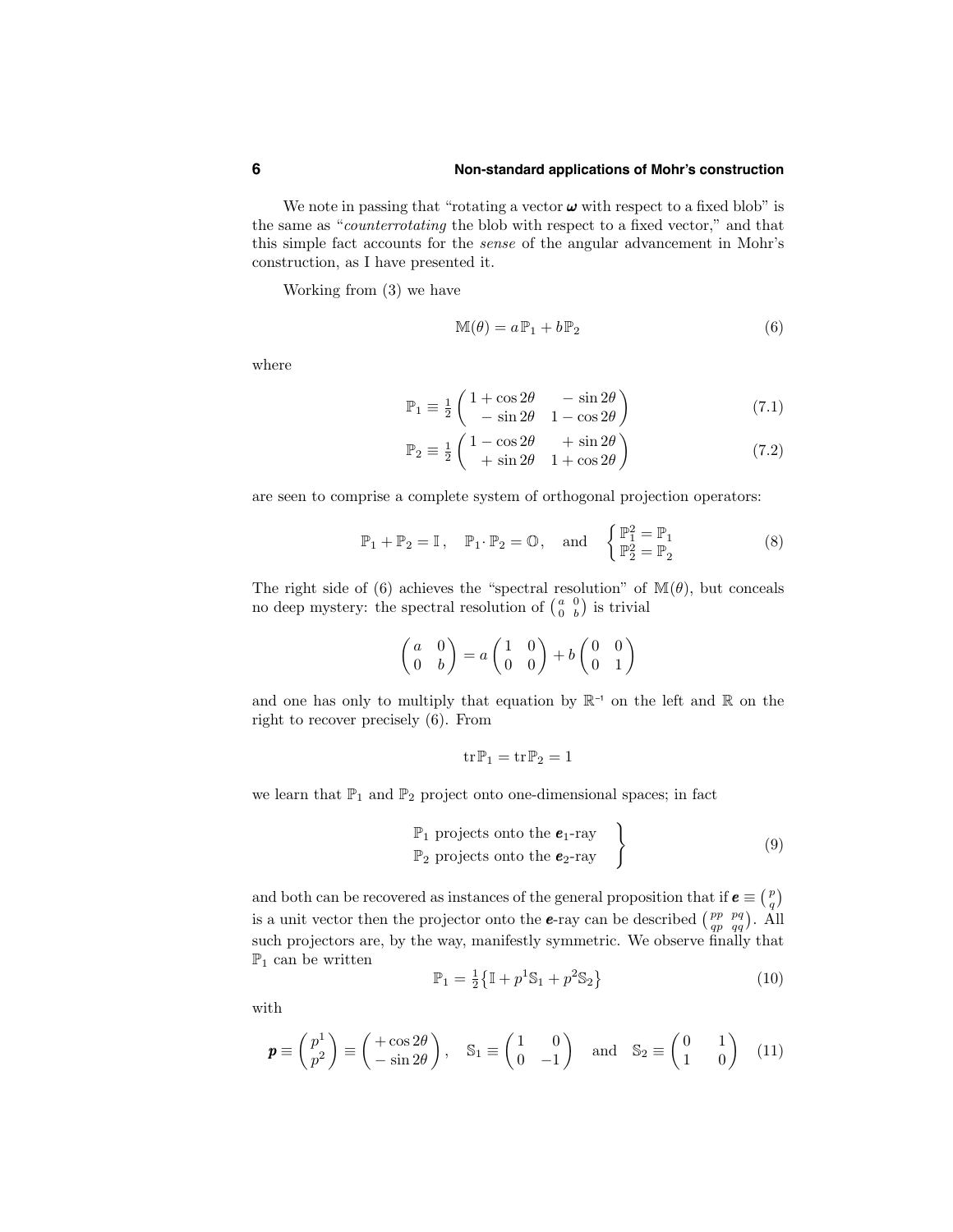#### **First approach to the density matrix problem 7**

and that  $\mathbf{p} \longrightarrow -\mathbf{p}$  sends  $\mathbb{P}_1 \longrightarrow \mathbb{P}_2 \perp \mathbb{P}_1$ :

$$
\mathbb{P}_2 = \frac{1}{2} \{ \mathbb{I} - p^1 \mathbb{S}_1 - p^2 \mathbb{S}_2 \}
$$
 (12)

While it might seem most natural to associate projectors  $\mathbb P$  with the vectors **e** onto which they project, we have at (10) been led to assign  $\mathbb{P}$  a vectorial "address"  $\boldsymbol{p}$  which is distinct from  $\boldsymbol{e}$ . The distinction is signaled by the presence of certain factors of 2. Clearly we have been led to a kind of "toy instance" of the  $SU(2)$  representation of  $O(3)$ , and it is with Pauli matrices in mind ("sigma matrices") that—lacking a double-stroke version of  $\sigma$ —I have adopted my S notation.

In Figure 3 I show the Mohr constructions associated with the equations

$$
\mathbf{s}_1(\theta) = \mathbb{P}_1(\theta)\hat{\boldsymbol{\omega}}
$$
 and  $\mathbf{s}_2(\theta) = \mathbb{P}_2(\theta)\hat{\boldsymbol{\omega}}$ 

My several attempts to illustrate the geometrical mechanism by which

$$
\mathbf{s}(\theta) = a\mathbf{s}_1(\theta) + b\mathbf{s}_2(\theta)
$$

reproduces Figure 1 were all too confusingly complex to be useful, but it was that very failure which led me to the realization that a simple "complexification trick" (see the caption of Figure 3) reduces the point at issue almost to a triviality: if we make the associations

$$
\mathbf{s}_1(\theta) \longleftrightarrow z_1(\theta) \equiv \frac{1}{2}(1 + e^{-2i\theta})
$$
  

$$
\mathbf{s}_2(\theta) \longleftrightarrow z_2(\theta) \equiv \frac{1}{2}(1 - e^{-2i\theta})
$$

it is then immediate that

$$
\mathbf{s}(\theta) \longleftrightarrow z(\theta) = az_1(\theta) + bz_2(\theta) = \frac{a+b}{2} + \frac{a-b}{2}e^{-2i\theta}
$$

#### **2. First approach to the density matrix problem**. We were led just above to

• associate projectors  $\mathbb P$  with points on the "unit Mohr circle" (Figure 3)

• associate points on the "unit Mohr circle" with complex numbers

and to the observation that weighted sums of projectors (of which we have so far considered only one—exceptionally simple—single instance) are thus made susceptible to analysis as weighted sums of complex numbers. Enlarging upon that observation, we look to symmetric matrices (toy density matrices) of the design

$$
\mathbb{D}=\sum_k w_k \mathbb{P}_k
$$

where the weights  $w_k$  are positive real numbers subject (we may without loss of generality assume) to the constraint  $\sum_k w_k = 1$ . From

 $\mathbb{D} \longleftrightarrow$  weighted set of points on the unit Mohr circle

we are led to write

$$
D=\sum_k w_k \tfrac{1}{2}\big\{1+e^{-2i(\theta+\alpha_k)}\big\}
$$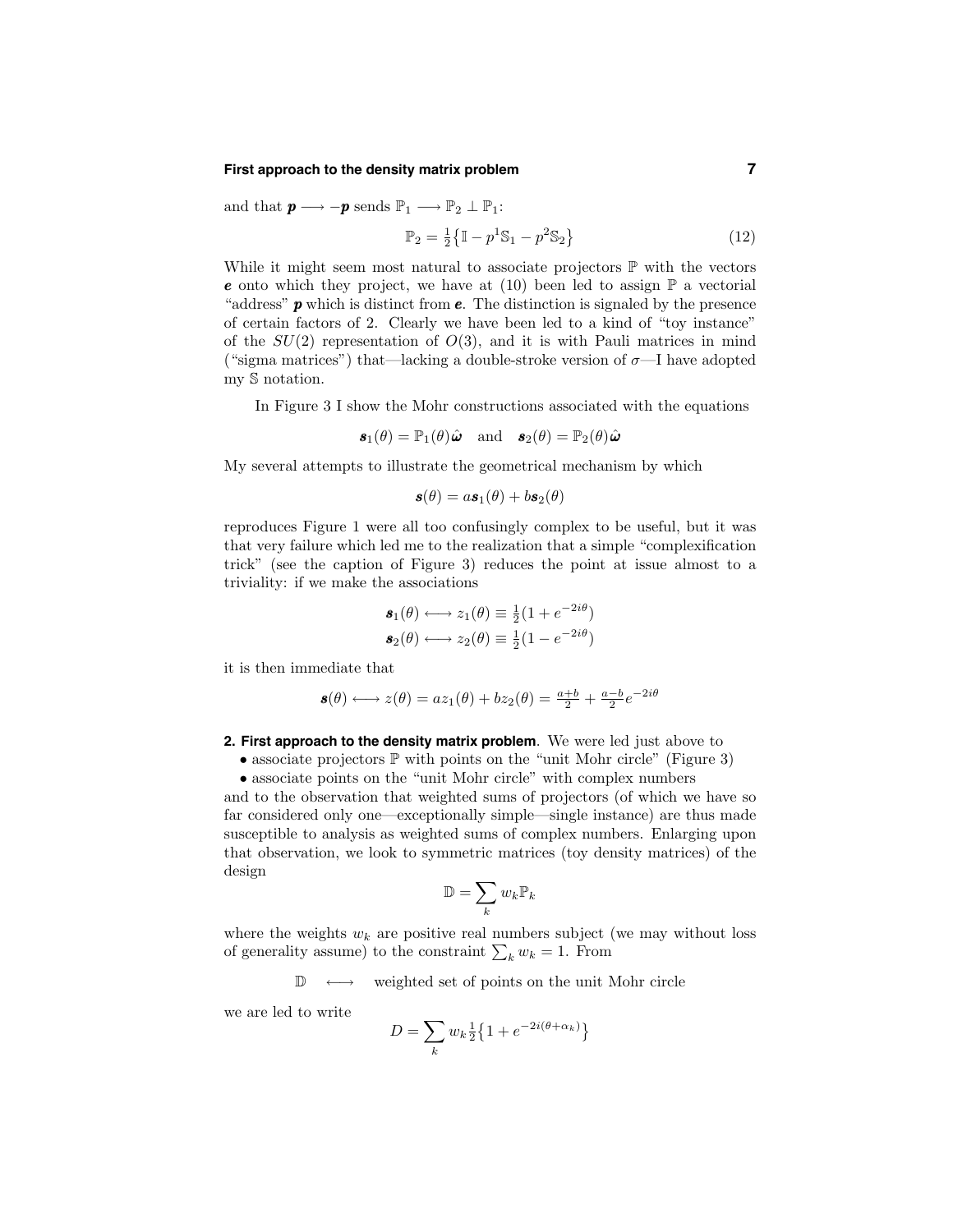

Figure 3: Superimposed Mohr constructions associated with the equations

 $\mathbf{s}_1(\theta) = \mathbb{P}_1(\theta)\hat{\boldsymbol{\omega}}$  and  $\mathbf{s}_2(\theta) = \mathbb{P}_2(\theta)\hat{\boldsymbol{\omega}}$ 

It is geometrically evident, and easy to prove analytically, that

$$
\bm{s}_1(\theta) \perp \bm{s}_2(\theta)
$$

It becomes natural to associate the s-plane with the complex plane, writing

$$
\mathbf{s}_1(\theta) \longleftrightarrow z_1(\theta) \equiv \frac{1}{2}(1 + e^{-2i\theta})
$$
  

$$
\mathbf{s}_2(\theta) \longleftrightarrow z_2(\theta) \equiv \frac{1}{2}(1 - e^{-2i\theta})
$$

But  $\sum w_k e^{-2i\alpha_k} = re^{-2i\alpha}$  with  $0 \le r \le 1$  so (writing  $\vartheta \equiv \theta + \alpha$ ) we have this "Mohr representation" of  ${\cal D}$ 

$$
D = \frac{1}{2}(1 + re^{-2i\vartheta})
$$
\n(13)

and this "spectral representation:"

$$
D = w \cdot \frac{1}{2} (1 + e^{-2i\vartheta}) + (1 - w) \cdot \frac{1}{2} (1 - e^{-2i\vartheta})
$$
  
\n
$$
w = \frac{1}{2} (1 + r)
$$
 (14)

These results are illustrated in Figures 4  $\&$  5. They arise from what I consider to be a "non-standard application of Mohr's construction," and cast in new light—I am not yet prepared to say in improved light—the essence of "Wieting's construction," at least as it pertains to our toy density matrices.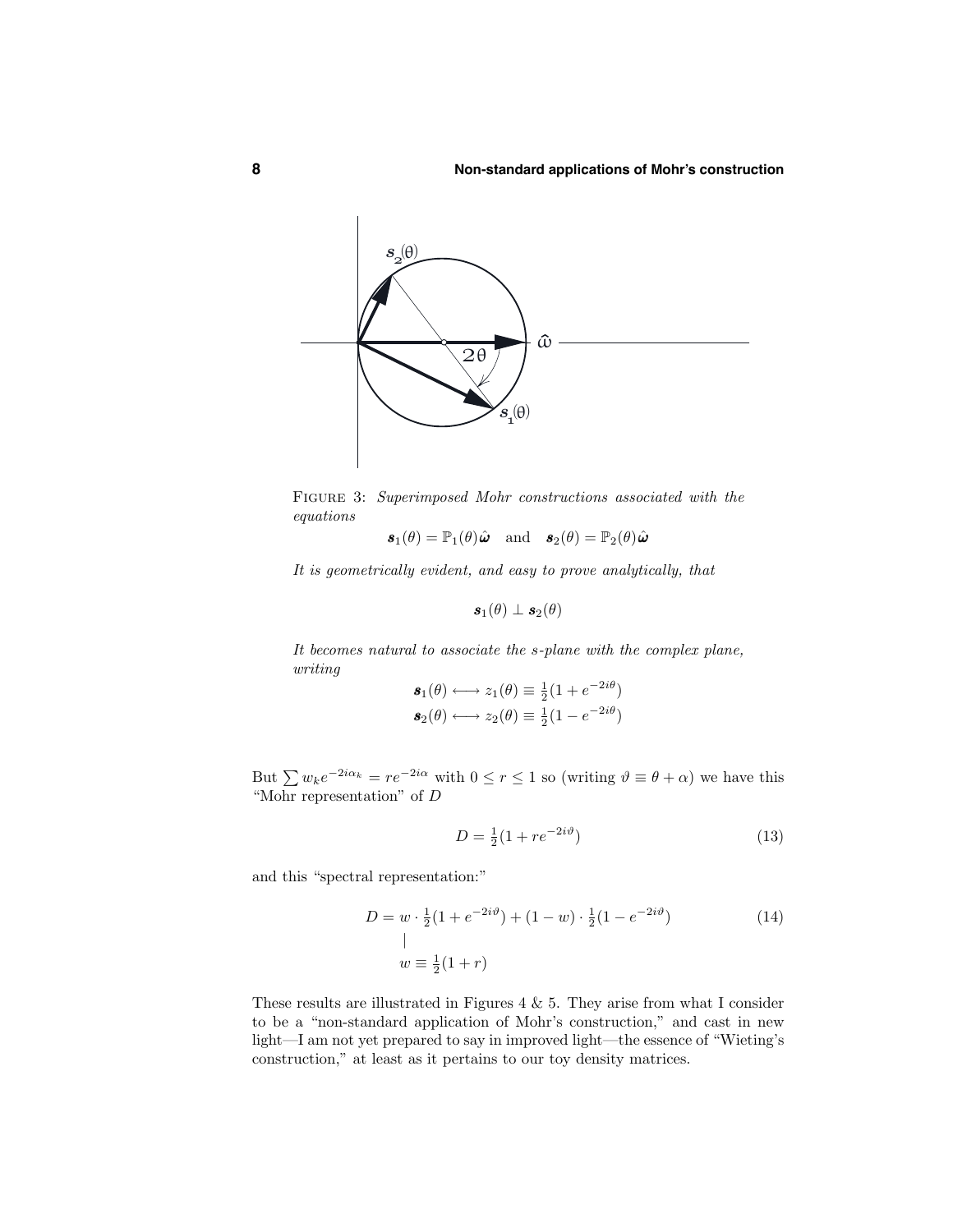#### **First approach to the density matrix problem 9**

Figure 4 goes here

FIGURE 4: Weighted points decorate the unit Mohr circle. Each represents a weighted projector  $w_k \mathbb{P}_k$ . Their "center of mass" lies at the point  $re^{-2i\vartheta}$  representative of the symmetric density matrix  $\mathbb{D} = \sum_{k=1}^{n} w_k \mathbb{P}_k$ . The associated Mohr circle crosses the horizontal axix at points which mark the

eigenvalues of  $\mathbb{D} = \frac{1}{2}(1 \pm r)$ 

Clearly, diverse weighted distributions can share the same center of mass; diverse mixtures can give rise to the same density matrix.

Figure 5 goes here

Figure 5: "Spectral representation" of the preceding D-matrix. The projectors stand diametrically opposite one another, and (therefore) project onto orthogonal vectors. From the "teeter-totter condition"  $w(1 - r) = (1 - w)(1 + r)$  we obtain  $w = \frac{1}{2}(1 + r)$ .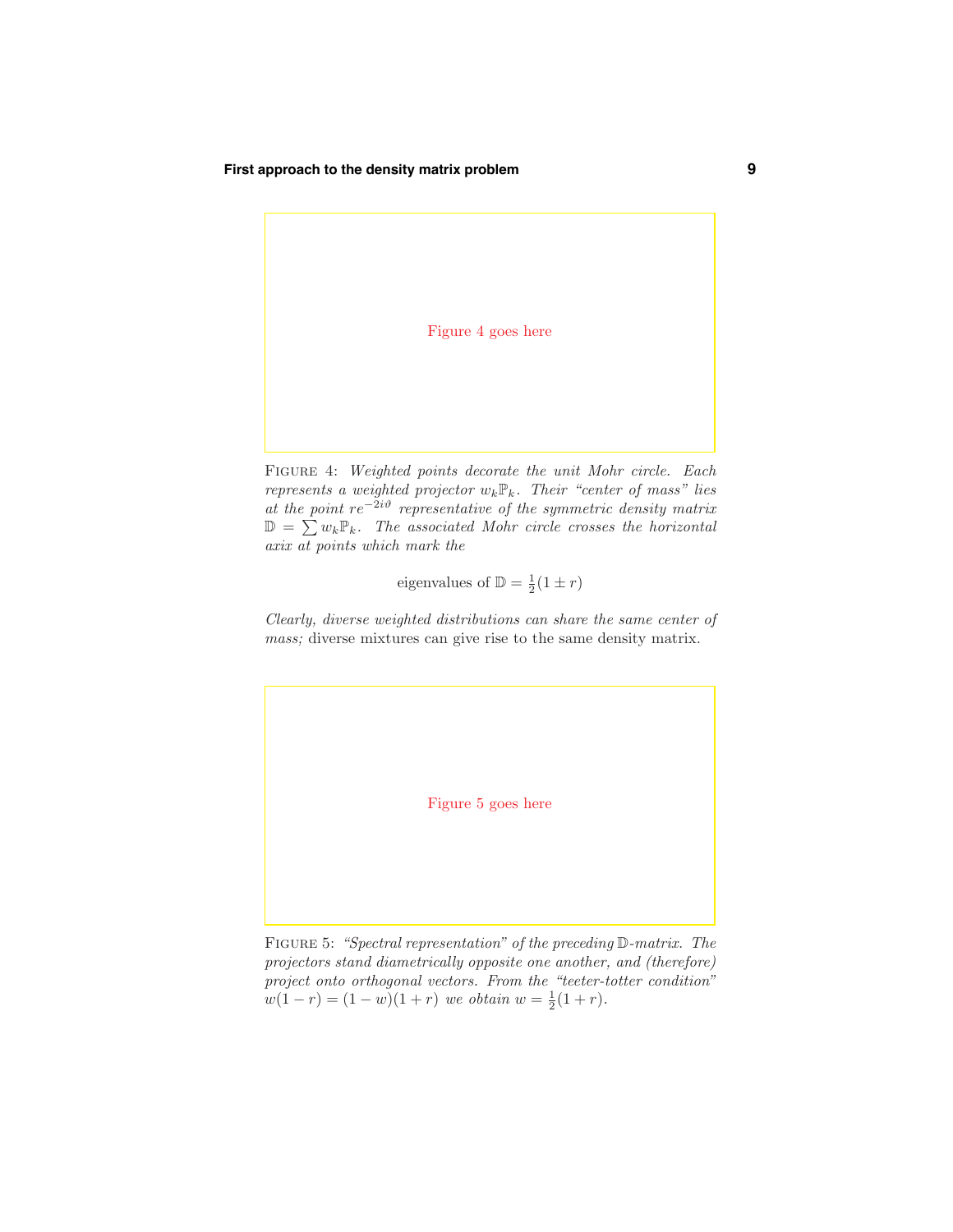**3. General principles preliminary to generalization.** Let  $x, y, \ldots$  be real column vectors

$$
\boldsymbol{x} = \begin{pmatrix} x^1 \\ x^2 \\ \vdots \\ x^n \end{pmatrix}, \text{ etc.}
$$

let  $\mathbb{G}$  be an invertible  $n \times n$  matrix, and agree to write

$$
\{\boldsymbol{x}, \boldsymbol{y}\} \equiv \boldsymbol{x}^{\mathsf{T}} \mathbb{G} \, \boldsymbol{y} \tag{15}
$$

Imposition of a requirement that the linear transformation  $x \to \mathbb{T} x$  preserve curly brackets

$$
\{\mathbb{T}\boldsymbol{x},\mathbb{T}\boldsymbol{y}\} = \{\boldsymbol{x},\boldsymbol{y}\} \quad : \quad \text{all } \boldsymbol{x} \text{ and } \boldsymbol{y} \tag{16}
$$

entails

$$
\mathbb{T}^{\mathsf{T}}\mathbb{GT} = \mathbb{G} \quad \text{i.e.,} \quad \mathbb{T}^{-1} = \mathbb{G}^{-1}\mathbb{T}^{\mathsf{T}}\mathbb{G} \tag{17}
$$

Assume it possible to write

$$
\mathbb{T} = e^{\mathbb{L}} \tag{18.1}
$$

where  $\mathbb L$  is the "logarithm" of  $\mathbb T$ , and subject to the proviso that

$$
\mathbb{T} \to \mathbb{I} \quad \text{entails} \quad \mathbb{L} \to \mathbb{O} \tag{18.2}
$$

Then

$$
\det \mathbb{T} = e^{\text{trace }\mathbb{L}} \tag{19}
$$

which serves to sharpen the condition  $(\det T)^2 = 1$  implicit in (17); the same argument, run backwards, informs us that in real theory the condition

$$
trace L = 0 \tag{20}
$$

is in fact universal: "improper"  $\mathbb{T}$ -matrices—those with det  $\mathbb{T} = -1$  (the only other possibility)—do not possess logarithms. From the multiplicative condition (17) we obtain the additive condition

$$
\mathbb{GL} + \mathbb{L}^{\mathsf{T}} \mathbb{G} = \mathbb{O} \tag{21}
$$

Look now to the (spectrum-preserving) similarity transformation

$$
M \longrightarrow M' \equiv T^{-1}MT \tag{22}
$$

By  $(17)$  we have

$$
\mathbb{GM}' = \mathbb{T}^{\mathsf{T}} \cdot \mathbb{GM} \cdot \mathbb{T} \tag{23}
$$

from which it becomes clear that

if 
$$
\mathbb{G} \mathbb{M}
$$
 is  $\left\{ \begin{array}{c} \text{symmetric} \\ \text{antisymmetric} \end{array} \right\}$  then so also is  $\mathbb{G} \mathbb{M}'$  (24)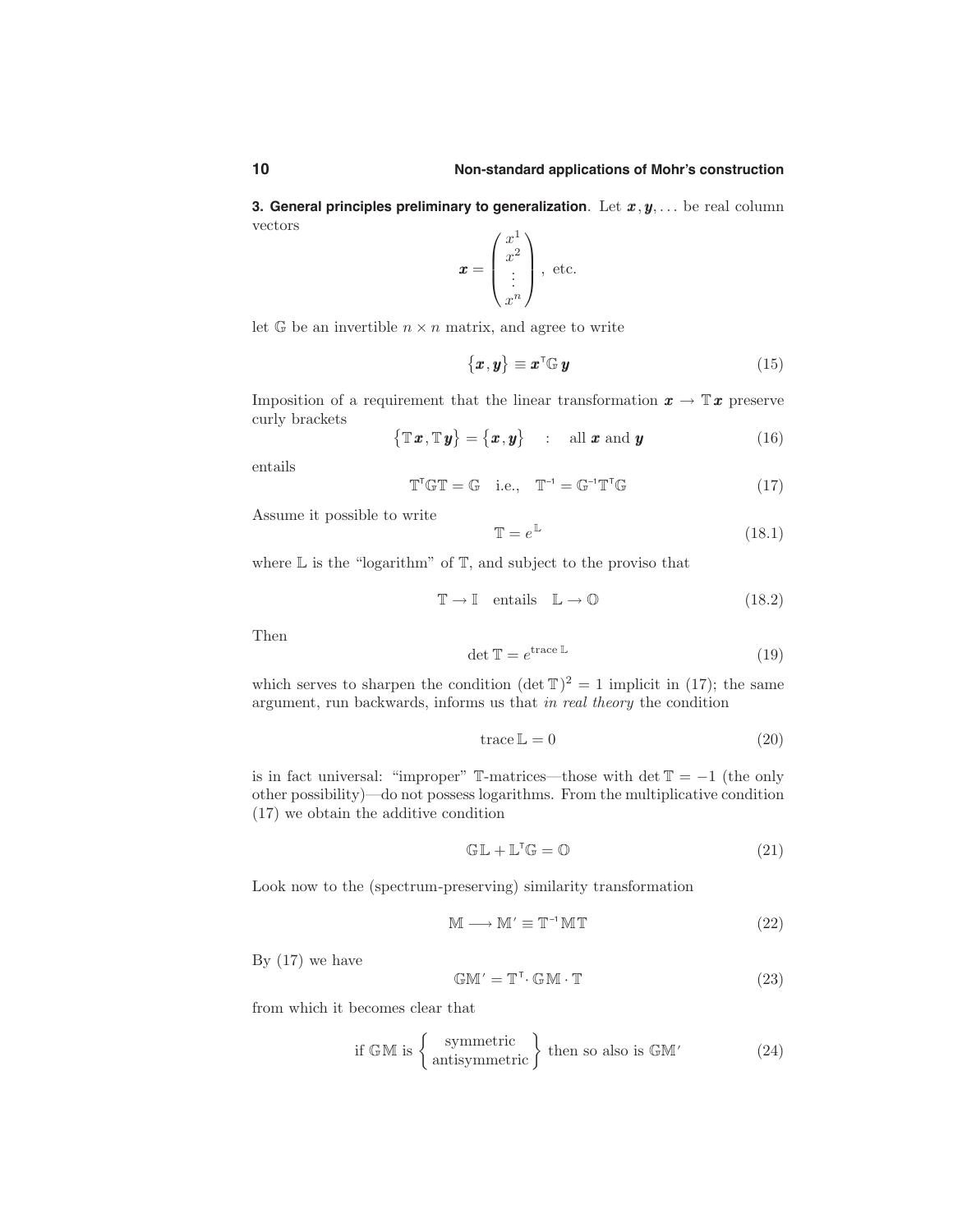From this bland stock we can make several kinds of soup, depending upon what additional ingredients and seasoning we toss into the pot. Let us, before we proceed any further, agree in place of the generic  $\{\bullet,\bullet\}$  to

write 
$$
\left\{ \begin{matrix} (\bullet, \bullet) \text{ when } \mathbb{G} \text{ is symmetric:} & \mathbb{G}^{\mathsf{T}} = +\mathbb{G} \\ [\bullet, \bullet] \text{ when } \mathbb{G} \text{ is antisymmetric: } \mathbb{G}^{\mathsf{T}} = -\mathbb{G} \end{matrix} \right.
$$

and to restrict our attention to those two complementary cases. In place of (21) we then have this sharper statement:

$$
\mathbb{GL} \text{ is } \begin{cases} \text{antisymmetric if } \mathbb{G} \text{ is symmetric} \\ \text{symmetric if } \mathbb{G} \text{ is antisymmetric} \end{cases} \tag{25}
$$

Look to the simple Euclidean case

$$
\mathbb{G} = \begin{pmatrix} 1 & 0 \\ 0 & 1 \end{pmatrix} \quad : \quad \text{symmetric}
$$

In that case  $\mathbb T$  (called  $\mathbb R$ ) by (17) satisfies  $\mathbb R^{-1} = \mathbb R^{T}$ ; it preserves the value of  $(x, y) = x^T y$  and is called a "rotation matrix." Its logarithm L (called A) is by (25) literally antisymmetric; writing

$$
\mathbb{A}=\theta\begin{pmatrix}0&-1\\1&0\end{pmatrix}
$$

one by quick calculation obtains

$$
\mathbb{R} = e^{\mathbb{A}} = \begin{pmatrix} \cos \theta & -\sin \theta \\ \sin \theta & \cos \theta \end{pmatrix}
$$

I need not rehearse the familiar details, but do want to emphasize that it was precisely that body of detail—especially this instance<sup>8</sup> of  $(24)$ :

 $\mathbb{R}^{-1}$  · symmetric  $\cdot \mathbb{R} =$  symmetric

—that led us in §1 to Mohr's construction.

**4. Mohr's construction in the 2-dimensional Lorentzian case**. Look now to the (only slightly less familiar) Lorentzian case

$$
\mathbb{G} = \begin{pmatrix} 1 & 0 \\ 0 & -1 \end{pmatrix} \quad : \quad \text{symmetric (but indefinite)}
$$

<sup>8</sup> Curiously, we did not have occasion to draw upon the companion statement

$$
\mathbb{R}^{-1} \cdot \text{antisymmetric} \cdot \mathbb{R} = \text{antisymmetric}
$$

but for this there is a good explanation: the matrix on the right is the same matrix; nothing is going on; antisymmetric matrices are invariant with respect to rotational similarity transformation. A similar remark pertains to (27.2) below.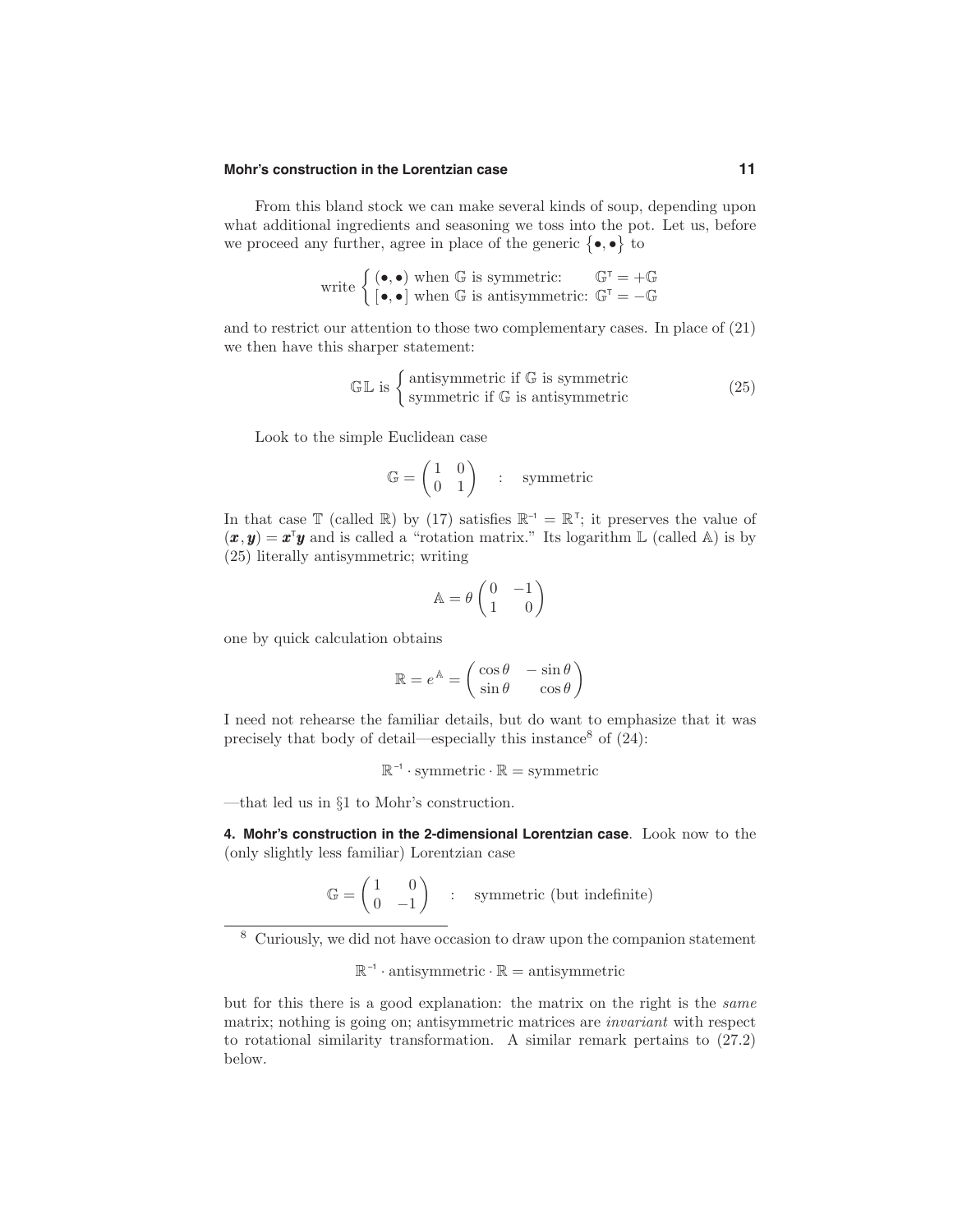The antisymmetry of  $\mathbb{GL}$  forces  $\mathbb L$  itself to assume the form

$$
\mathbb{L} = \psi \begin{pmatrix} 0 & 1 \\ 1 & 0 \end{pmatrix}
$$

and by a slight variant of the "quick calculation" to which I just referred<sup>9</sup> one obtains the "Lorentz matrix"

$$
\mathbb{T} = \begin{pmatrix} \cosh \psi & \sinh \psi \\ \sinh \psi & \cosh \psi \end{pmatrix}
$$
 (26)

where in the relativistic application the parameter  $\psi$ —sometimes called the "rapidity"—acquires kinematic meaning from the equation tanh  $\psi = \beta \equiv v/c$ . Equation (24) asserts that

$$
(\text{lorentz})^{-1} \cdot \begin{pmatrix} a & c \\ -c & b \end{pmatrix} \cdot (\text{lorentz}) = \text{matrix of that same structure} \qquad (27.1)
$$

$$
= \begin{pmatrix} A & C \\ -C & B \end{pmatrix}
$$

$$
(\text{lorentz})^{-1} \cdot \begin{pmatrix} 0 & d \\ d & 0 \end{pmatrix} \cdot (\text{lorentz}) = \text{unchanged}^8 \qquad (27.2)
$$

where by computation we find

$$
A = a \cosh^{2} \psi - b \sinh^{2} \psi + 2c \cosh \psi \sinh \psi
$$
  
\n
$$
B = b \cosh^{2} \psi - a \sinh^{2} \psi - 2c \cosh \psi \sinh \psi
$$
  
\n
$$
C = (a - b) \cosh \psi \sinh \psi + c (\cosh^{2} \psi + \sinh^{2} \psi)
$$

which with the aid of some elementary identities

$$
\cosh^2 \psi = \frac{1}{2} (\cosh 2\psi + 1)
$$

$$
\sinh^2 \psi = \frac{1}{2} (\cosh 2\psi - 1)
$$

$$
2 \cosh \psi \sinh \psi = \sinh 2\psi
$$

become

$$
A = \frac{a+b}{2} + \frac{a-b}{2}\cosh 2\psi + c \cdot \sinh 2\psi
$$
  
\n
$$
B = \frac{a+b}{2} - \frac{a-b}{2}\cosh 2\psi - c \cdot \sinh 2\psi
$$
  
\n
$$
C = \frac{a-b}{2}\sinh 2\psi + c \cdot \cosh 2\psi
$$
\n(28)

In the argument which led to (3) we drew tacitly upon the familiar fact that every real symmetric matrix  $\begin{pmatrix} a & c \\ c & b \end{pmatrix}$  can be diagonalized by rotation. Equation (28) exposes a less familiar fact: the Lorentzian diagonalization of a matrix of the "Lorentz symmetric" structure  $\begin{pmatrix} a & c \\ -c & b \end{pmatrix}$  entails tanh  $2\psi = -\frac{2c}{a-b}$ , and this

<sup>&</sup>lt;sup>9</sup> See CLASSICAL ELECTRODYNAMICS  $(1980)$ , p. 196.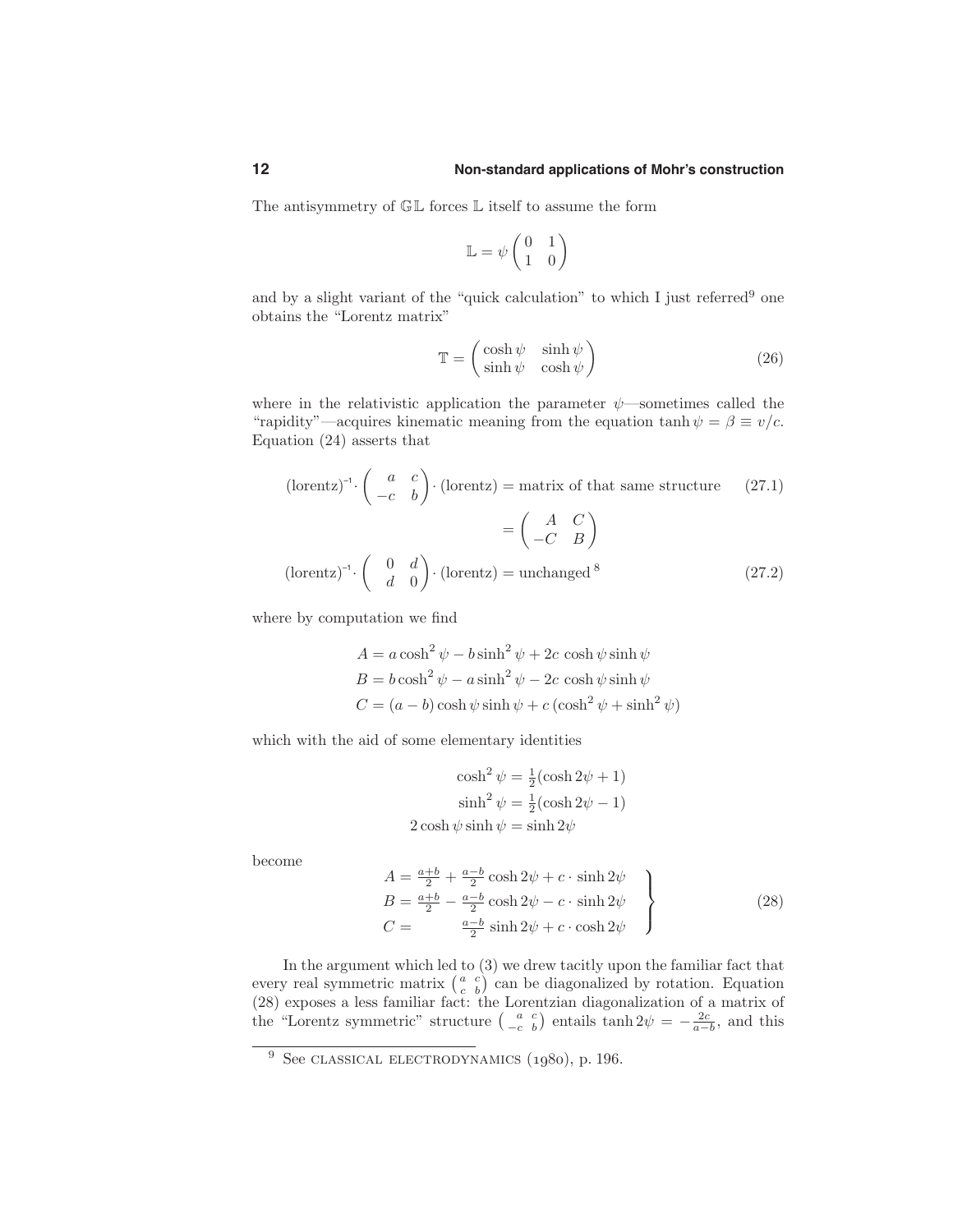can (with real  $\psi$ ) be achieved if an only if  $-1 \leq -\frac{2c}{a-b} \leq +1$ . The latter condition can conveniently be formulated

$$
\Delta \ge 0 \quad \text{with} \quad \Delta \equiv \left(\frac{a-b}{2}\right)^2 - c^2 \tag{29}
$$

We note in this connection that the eigenvalues of  $\begin{pmatrix} a & c \\ -c & b \end{pmatrix}$  can be described

$$
\lambda_1 = \frac{a+b}{2} + \sqrt{\left(\frac{a-b}{2}\right)^2 - c^2} \quad : \quad \text{becomes } a \text{ as } c^2 \downarrow 0
$$
\n
$$
\lambda_2 = \frac{a+b}{2} - \sqrt{\left(\frac{a-b}{2}\right)^2 - c^2} \quad : \quad \text{becomes } b \text{ as } c^2 \downarrow 0
$$
\n
$$
(30)
$$

and are

- imaginary if  $\Delta < 0$ ;
- coincident if  $\Delta = 0$ ;
- real and distinct if  $\Delta > 1$ .

I am concerned here with certain geometrical constructions, and it is hard to draw diagrams when things become imaginary, so it is to the class of cases (29) that I henceforth restrict my remarks. Within such a restricted setting it becomes possible to mimic the derivation of (3), writing

$$
\mathbb{M}(\psi) \equiv (\text{lorentz})^{-1} \cdot \begin{pmatrix} a & 0 \\ 0 & b \end{pmatrix} \cdot (\text{lorentz}) = \begin{pmatrix} A & C \\ -C & B \end{pmatrix}
$$
 (31.1)

with

 $\boldsymbol{s}$ 

$$
A = \frac{a+b}{2} + \frac{a-b}{2}\cosh 2\psi
$$
  
\n
$$
B = \frac{a+b}{2} - \frac{a-b}{2}\cosh 2\psi
$$
  
\n
$$
C = \frac{a-b}{2}\sinh 2\psi
$$
\n(31.2)

Borrowing terminology from relativity, I will say that a vector

$$
\pmb{x} \text{ is } \left\{ \begin{array}{c} \text{timelike} \\ \text{null} \\ \text{spacelike} \end{array} \right\} \text{ according as } (\pmb{x}, \pmb{x}) \equiv \pmb{x}^{\text{T}} \mathbb{G} \pmb{x} \text{ is } \left\{ \begin{array}{c} > 0 \\ = 0 \\ < 0 \end{array} \right.
$$

Less standardly, I will say that

**x** is a 
$$
\left\{\begin{array}{l}\text{timelike unit vector} \\ \text{spacelike unit vector}\end{array}\right\}
$$
 if  $\left\{\begin{array}{l}(x, x) = +1 \\ (x, x) = -1\end{array}\right\}$ 

Proceeding in imitation of Mohr, we (in a notation which has now to be considered vestigal) have

$$
\mathbf{s}_{1}(\psi) = \begin{pmatrix} s_{11}(\psi) \\ s_{12}(\psi) \end{pmatrix} \equiv \mathbb{M}(\psi)\hat{\boldsymbol{\omega}}_{1} \quad \text{with} \quad \hat{\boldsymbol{\omega}}_{1} \equiv \begin{pmatrix} 1 \\ 0 \end{pmatrix}: \text{ timelike unit vector}
$$

$$
= \begin{pmatrix} A \\ -C \end{pmatrix} = \begin{pmatrix} \frac{a+b}{2} + \frac{a-b}{2} \cosh 2\psi \\ -\frac{a-b}{2} \sinh 2\psi \end{pmatrix}
$$
(32.1)

$$
a_2(\psi) = \begin{pmatrix} s_{21}(\psi) \\ s_{22}(\psi) \end{pmatrix} \equiv \mathbb{M}(\psi)\hat{\boldsymbol{\omega}}_2 \quad \text{with} \quad \hat{\boldsymbol{\omega}}_2 \equiv \begin{pmatrix} 0 \\ 1 \end{pmatrix}: \text{ timelike unit vector}
$$

$$
= \begin{pmatrix} C \\ B \end{pmatrix} = \begin{pmatrix} +\frac{a-b}{2}\sinh 2\psi \\ \frac{a+b}{2} - \frac{a-b}{2}\cosh 2\psi \end{pmatrix}
$$
(32.2)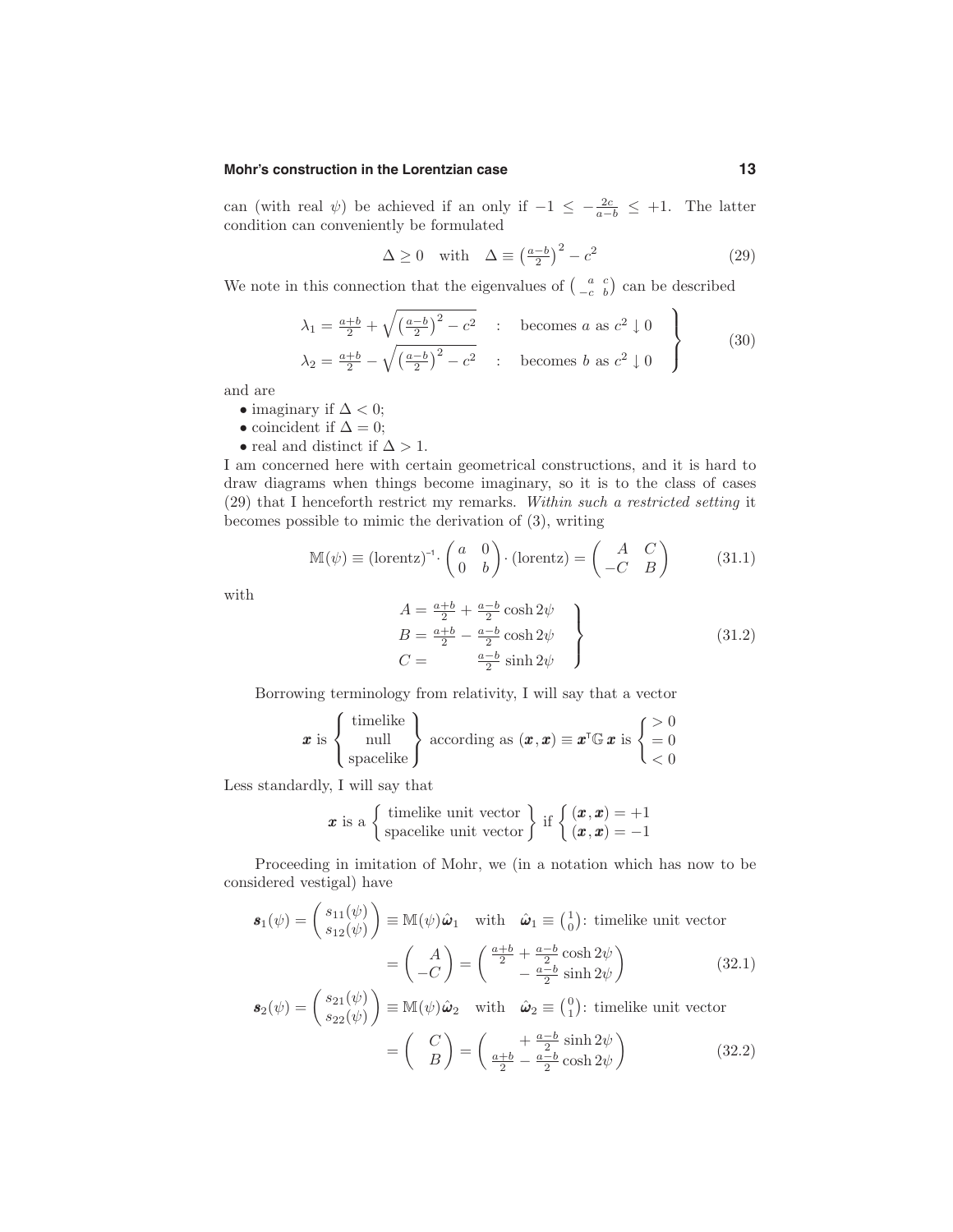### **14 Non-standard applications of Mohr's construction**

where we have been obliged to write a *duplex* variant of  $(4)$  because the timelike and spacelike sectors of vector space are transformationally distinct.<sup>10</sup>

Eliminating  $\psi$  between the first pair of equations gives an equation of the form

$$
\left(s_1 - \frac{a+b}{2}\right)^2 - s_2^2 = \Delta
$$

$$
\Delta \equiv \left(\frac{a-b}{2}\right)^2
$$

while elimination between the latter pair gives

$$
\left(s_2-\tfrac{a+b}{2}\right)^2-s_1^2=\Delta
$$

These equations describe a pair of hyperbolas, of which

- the first is centered at  $\left(\frac{a+b}{2},0\right)$  and opens left/right;
- the second is centered at  $(0, \frac{a+b}{2})$  and opens up/down;

But in each case, one branch is spurious, an artifact of the  $\psi$ -elimination procedure; the  $s_1(\psi)$  given by (31.1) glides along the right/left branch according as  $\frac{a-b}{2} \geq 0$ , and (when  $\psi = 0$ ) crosses the axis at  $s_1 = a$ , while the  $s_2(\psi)$  given by (31.2) glides along the lower/upper branch according (again) as  $\frac{a-b}{2} \geq 0$ , and crosses the axis at  $s_2 = b$ . See Figure 6.

To what extent can the train of thought which flowed from (6) be carried over into the Lorentzian setting? Does "spectral resolution" remain available as a tool? If

$$
\pmb{x} = \left(\frac{x^1}{x^2}\right)
$$

then the "projector onto the  $x$ -ray" can be described

$$
\mathbb{P} = \frac{1}{(x,x)} \cdot \begin{pmatrix} x^1 x_1 & x^1 x_2 \\ x^2 x_1 & x^2 x_2 \end{pmatrix} \text{ where } \begin{pmatrix} x_1 \\ x_2 \end{pmatrix} \equiv \mathbb{G} \begin{pmatrix} x^1 \\ x^2 \end{pmatrix} = \begin{pmatrix} x^1 \\ -x^2 \end{pmatrix}
$$

We have

$$
\begin{pmatrix}\cosh\psi \\ \sinh\psi \\ \cosh\psi \end{pmatrix} \hspace{0.2cm} : \hspace{0.2cm} \text{representation of all "timelike unit vectors"}
$$
 
$$
\begin{pmatrix}\sinh\psi \\ \cosh\psi \end{pmatrix} \hspace{0.2cm} : \hspace{0.2cm} \text{representation of all "spacelike unit vectors"}
$$

and notice that the former is orthogonal (Lorentzian sense) to the latter. The projector onto the timelike  $\binom{\cosh \psi}{\sinh \psi}$ -ray can be described

$$
\mathbb{P}_1 = + \begin{pmatrix} \cosh^2 \psi & -\cosh \psi \sinh \psi \\ \sinh \psi \cosh \psi & -\sinh^2 \psi \end{pmatrix}
$$

$$
= \frac{1}{2} \begin{pmatrix} 1 + \cosh 2\psi & -\sinh 2\psi \\ + \sinh 2\psi & 1 - \cosh 2\psi \end{pmatrix}
$$

 $10$  In the interest of expository clarity I have elected to omit discussion of the case  $\mathbf{s}(\psi) = \mathbb{M} \boldsymbol{\omega}_{\text{null}}$ .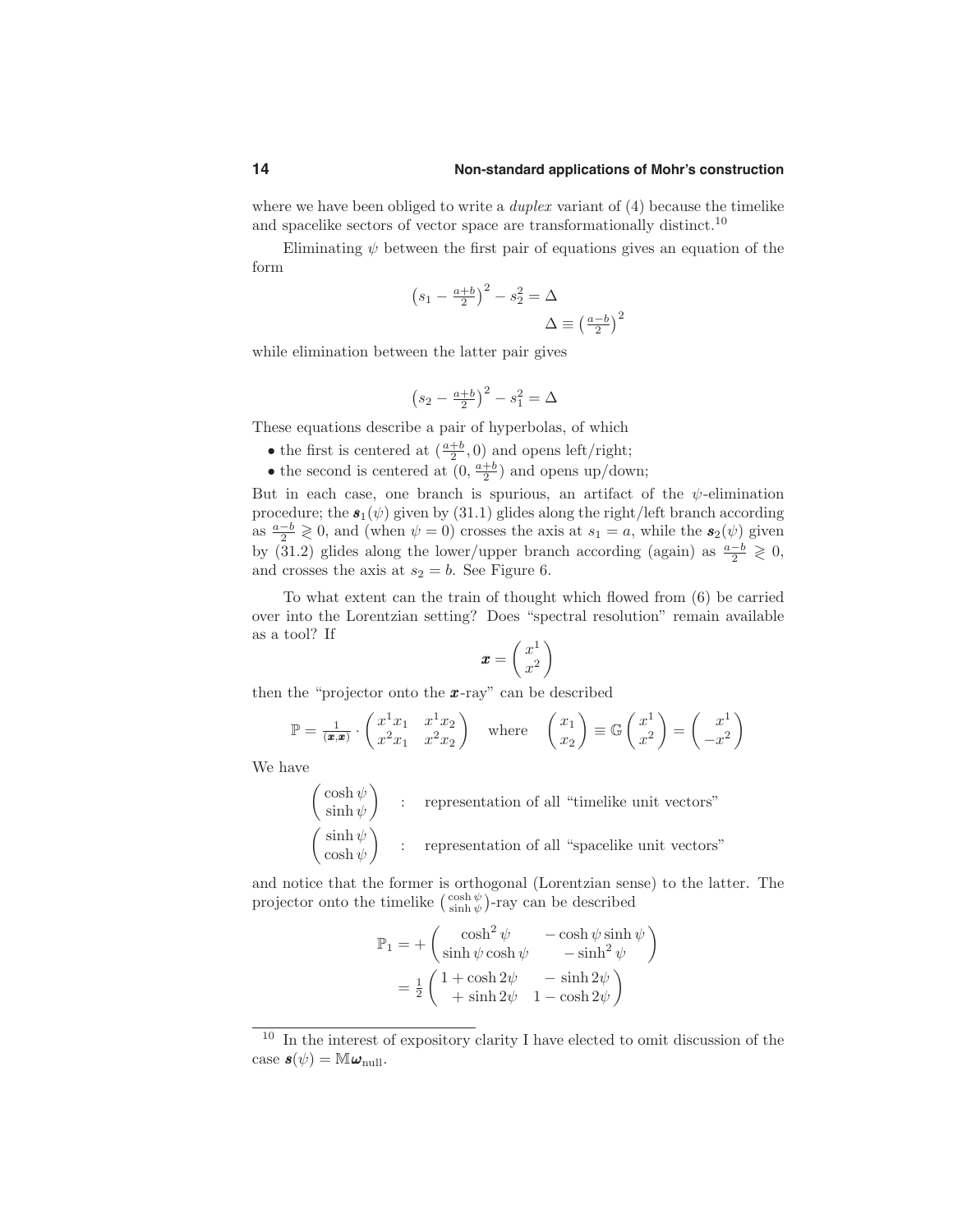Figure 6 goes here

FIGURE 6:

Figure 7 goes here

FIGURE 7: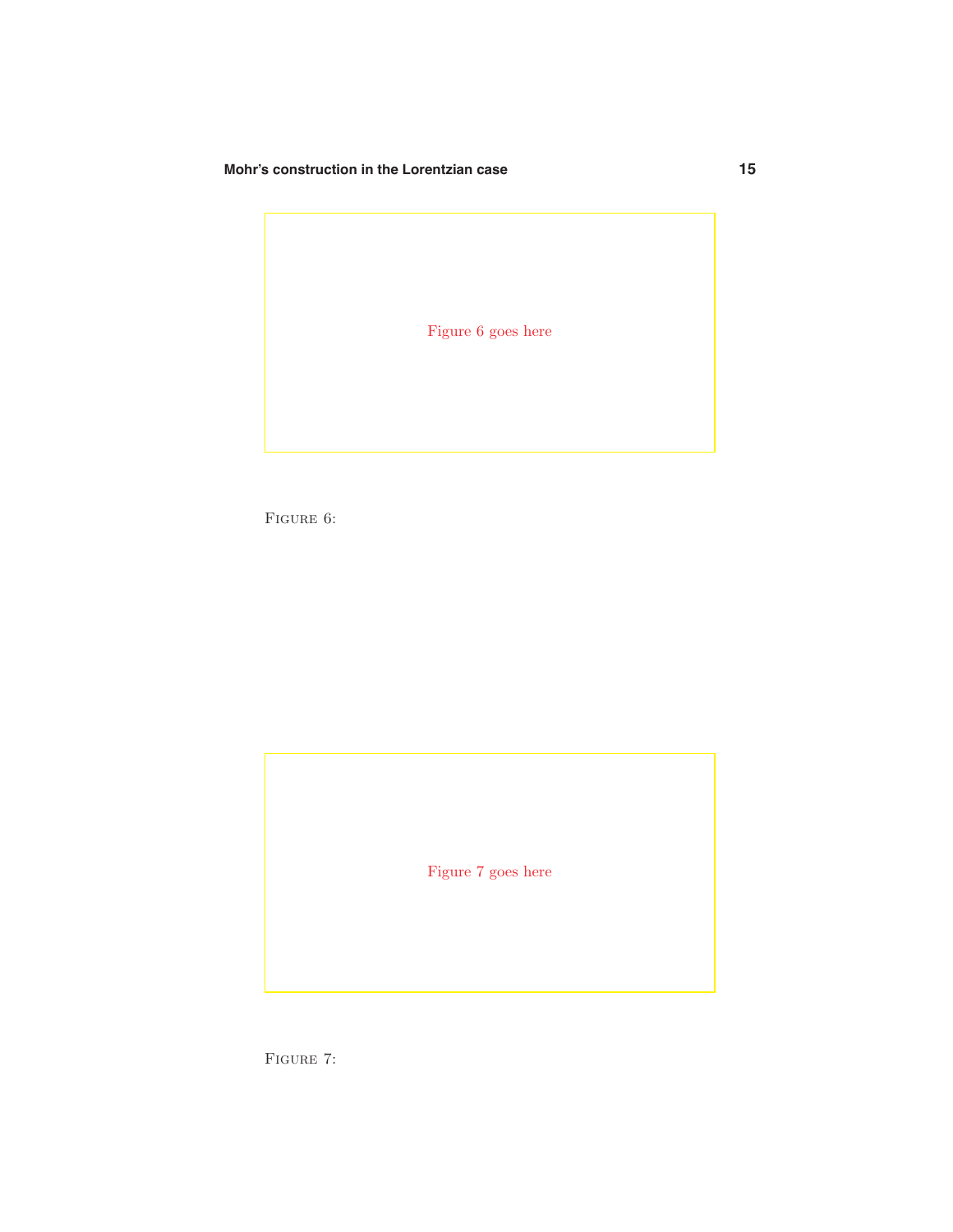while the projector onto the spacelike  $\binom{\sinh \psi}{\cosh \psi}$ -ray becomes

$$
\mathbb{P}_2 = -\begin{pmatrix} \sinh^2 \psi & -\sinh \psi \cosh \psi \\ \cosh \psi \sinh \psi & -\cosh^2 \psi \end{pmatrix}
$$

$$
= \frac{1}{2} \begin{pmatrix} 1 - \cosh 2\psi & +\sinh 2\psi \\ -\sinh 2\psi & 1 + \cosh 2\psi \end{pmatrix}
$$

These matices (compare (7)) are demonstrably projective  $(\mathbb{P}_1^2 = \mathbb{P}_1, \mathbb{P}_2^2 = \mathbb{P}_2)$ , orthogonal  $(\mathbb{P}_1 \cdot \mathbb{P}_2 = \mathbb{Q})$  and complementary  $(\mathbb{P}_1 + \mathbb{P}_2 = \mathbb{I})$ . And each possess the (additively closed) Lorentz-symmetric structure of  $\begin{pmatrix} a & c \\ -c & b \end{pmatrix}$ . Having established those elementary facts, I find it convenient in the application at hand<sup>11</sup> to

flip from prograde to retrograde parameterization:  $\psi \rightarrow -\psi$ 

i.e., to modify the definitions of  $\mathbb{P}_1$  and  $\mathbb{P}_2$ , writing

$$
\begin{array}{lcl} \mathbb{P}_1 \equiv \frac{1}{2}\left( \begin{array}{ccc} 1 + \cosh 2\psi & + \sinh 2\psi \\ - \sinh 2\psi & 1 - \cosh 2\psi \end{array} \right) & : & \text{ projects onto timelike } \left( \begin{array}{c} \cosh \psi \\ - \sinh \psi \end{array} \right) \\ \mathbb{P}_2 \equiv \frac{1}{2}\left( \begin{array}{ccc} 1 - \cosh 2\psi & - \sinh 2\psi \\ + \sinh 2\psi & 1 + \cosh 2\psi \end{array} \right) & : & \text{ projects onto spacelike } \left( \begin{array}{c} - \sinh \psi \\ \cosh \psi \end{array} \right) \end{array}
$$

Then (31) becomes

$$
\mathbb{M}(\psi) = a\mathbb{P}_1 + b\mathbb{P}_2 \tag{33}
$$

which precisely mimics (6). We observe that (compare (10))  $\mathbb{P}_1$  can be written

$$
\mathbb{P}_1 = \frac{1}{2} \{ \mathbb{I} + p^1 \mathbb{S}_1 + p^3 \mathbb{S}_3 \}
$$
 (34)

with

$$
\boldsymbol{p} \equiv \begin{pmatrix} p^1 \\ p^3 \end{pmatrix} \equiv \begin{pmatrix} \cosh 2\psi \\ \sinh 2\psi \end{pmatrix}, \quad \mathbb{S}_1 \equiv \begin{pmatrix} 1 & 0 \\ 0 & -1 \end{pmatrix} \quad \text{and} \quad \mathbb{S}_3 \equiv \begin{pmatrix} 0 & 1 \\ -1 & 0 \end{pmatrix} \tag{35}
$$

and that  $p \longrightarrow -p$  sends  $\mathbb{P}_1 \longrightarrow \mathbb{P}_2$ . The vector p ranges on the right branch (and its negative on the left branch) of a hyperbola which is centered at the origin of the  $(p^1, p^3)$ -plane, and which opens left/right; it is, in all cases (i.e., for all  $\psi$ ), a timelike unit vector. See Figure 7.

It becomes natural to consider a "Lorentzian analog of the density matrix problem." Distribute weighted points on the "unit Mohr hyperbola," associate such a distribution with a weighted sum of projectors, and ask for the "spectral representation" of the resulting matrix:

given 
$$
\mathbb{D} = \sum_{k} w_k \mathbb{P}_k
$$
, achieve the display  $a\mathbb{P}_1 + b\mathbb{P}_2$ 

<sup>11</sup> Recall from §<sup>1</sup> that the Mohr construction proceeds from <sup>a</sup> presumption that "blobs *counterrotate.*"